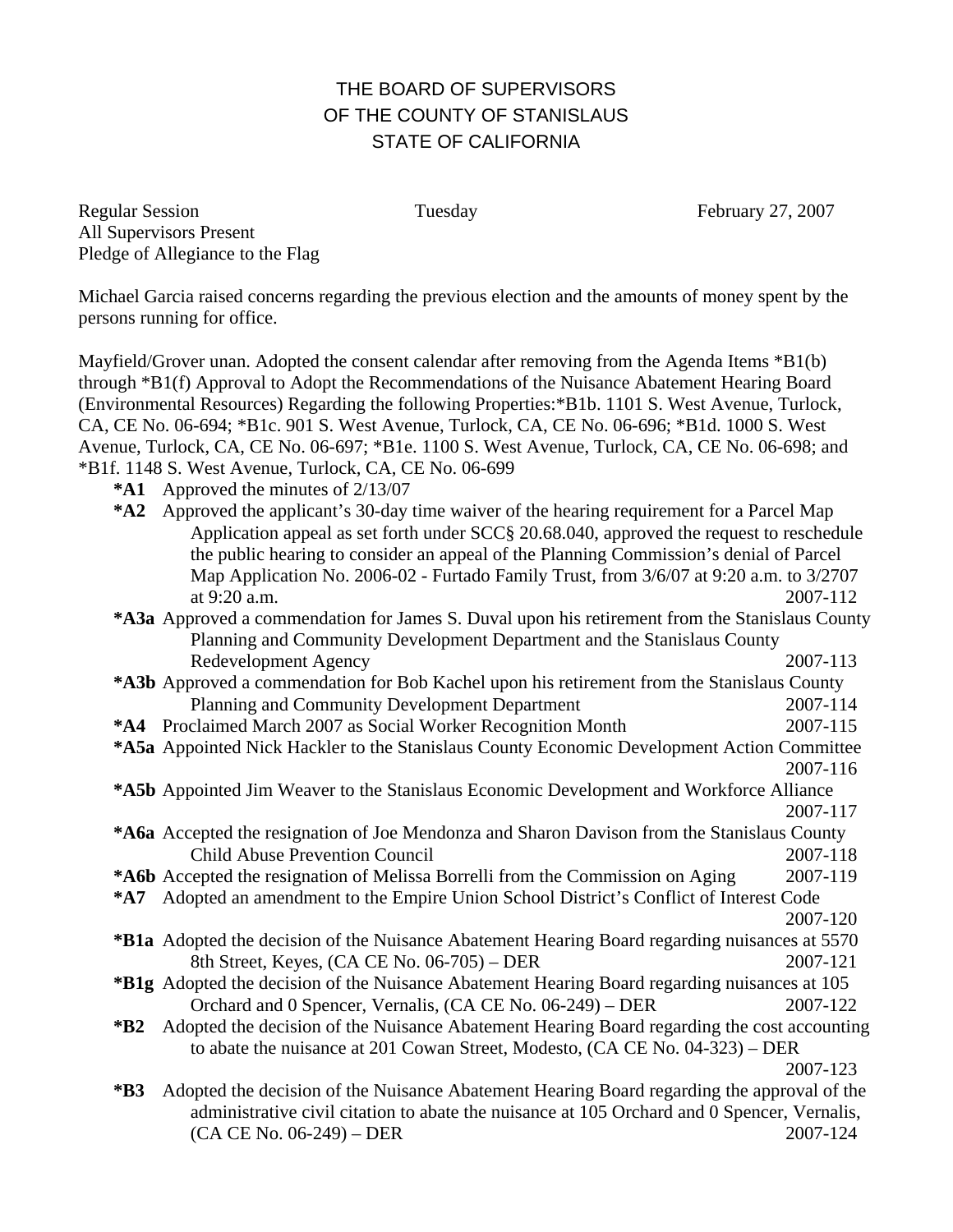- **\*B4** Authorized the Auditor-Controller to establish a new Capital Projects Fund, to establish the budget for the Paradise Medical Office Remodel Project at 401 Paradise Road, Building E, Modesto, CA; and, to transfer \$1,070,471 as detailed in the Budget Journal form – CEO 2007-125
- **\*B5** Accepted the Stanislaus County Treasury Pool's January 2007 Monthly Investment Report as prepared by the Stanislaus County Treasurer-Tax Collector's Office and reviewed for conformity with the Stanislaus County Treasury Pool Investment Policy by the Treasurer-Tax Collector and has been distributed to the Stanislaus County Treasury Pool Oversight Committee; and, authorized the Chairman to sign on behalf of the Board of Supervisors that the report has been reviewed and accepted – T/TC 2007-126
- **\*B6** Accepted the following annual audited financial reports for FY ended 6/30/06, prepared by Bartig, Basler & Ray, LLP: Annual Financial Report - Stanislaus County, Annual Financial Report – HSA Clinic and Ancillary Services Enterprise Fund, Single Audit Report; and, Report to Management – Auditor-Controller 2007-127
- **\*B7** Approved the provisions contained within the tentative labor agreement between the County and Service Employees International Union (SEIU) Local 535 representing the Community and Health Services Bargaining Unit, amended the Salary and Position Allocation Resolution to reflect the changes included in the tentative agreement; and, authorized the Chairman to sign the agreement – CEO 2007-128
- **\*B8** Authorized the General Services Agency to negotiate and enter into a contractual agreement with PRIDE Industries for custodial services; and, finds that the sites served by the custodial services are remote from available County employee resources and that the County's economic interests are served by entering into the agreement for custodial services – GSA 2007-129
- **\*C1** Approved the purchase agreement to acquire road right-of-way on the southwest corner of Albers Road at Dusty Lane for the Albers Road and Dusty Lane Intersection Improvement Project; authorized the Chairman to execute the agreement; directed the Auditor-Controller to increase appropriations and estimated revenue for the Albers Road and Dusty Lane Intersection Improvement Project by \$762 per the financial transaction sheet; and, directed the Auditor-Controller to issue a warrant for the purchase amount of \$762, payable to Carol A. Weaver – PW 2007-130
- **\*C2** Approved the purchase agreement to acquire road right-of-way on the southeast corner of Albers Road at Dusty Lane for the Albers Road and Dusty Lane Intersection Improvement Project; authorized the Chairman to execute the agreement; directed the Auditor-Controller to increase appropriations and estimated revenue for the Albers Road and Dusty Lane Intersection Improvement Project by \$698 per the financial transaction sheet; and, directed the Auditor-Controller to issue a warrant for the purchase amount of \$698, payable to Manual J. Silveira – PW 2007-131
- **\*C3** Approved the purchase agreement to acquire road right-of-way on the northeast corner of Hatch Road and Washington Road for the PFF Left Turn Channelization Project; authorized the Chairman to execute the agreement; directed the Auditor-Controller to increase appropriations and estimated revenue for the PFF Left Turn Channelization Project by \$21,500 per the financial transaction sheet; and, directed the Auditor-Controller to issue a warrant in the amount of \$21,500, payable to Fidelity National Title Company as follows: Property Owner: Eric Vernon \$20,000, plus \$1,500 for escrow fees and title  $M-64-F-20$  2007-132
- **\*C4** Approved two purchase agreements to acquire road right-of-way on the north side of Hatch Road west of Parks Road for the PFF Left Turn Channelization Project; authorized the Chairman to execute the agreements; directed the Auditor-Controller to increase appropriations and estimated revenue for the PFF Left Turn Channelization Project by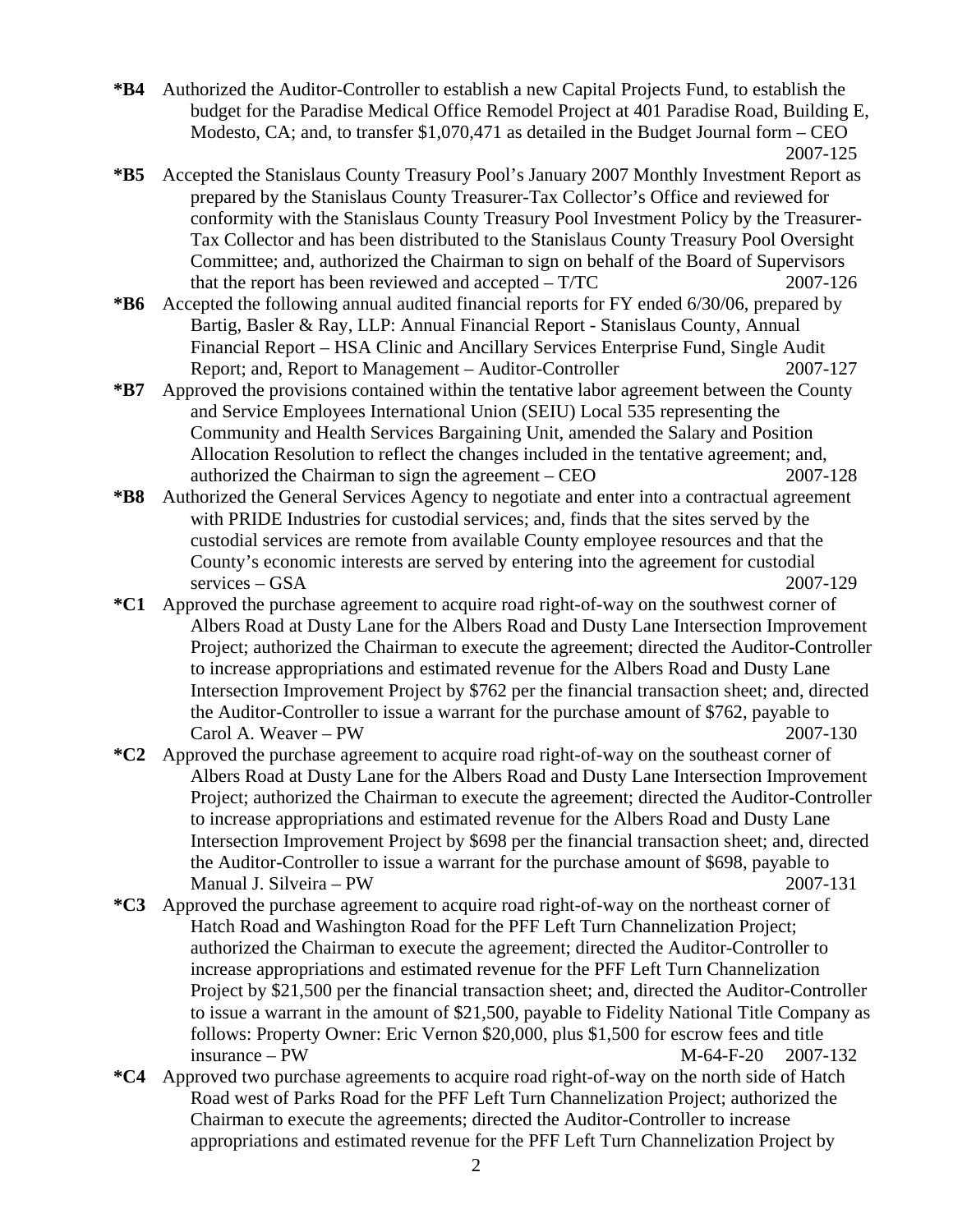\$45,450 per the financial transaction sheet; and, directed the Auditor-Controller to issue warrants for \$30,300 and for \$15,150 payable to Fidelity National Title Company as follows: Property Owner: Thomas Parks \$28,800 and \$13,650, plus \$3,000 for escrow fees and title insurance – PW  $M-64-F-21$  2007-133

- **\*C5** Approved the purchase agreement to acquire road right-of-way on the northwest corner of Hatch Road and Washington Road for the PFF Left Turn Channelization Project; authorized the Chairman to execute the agreement; directed the Auditor-Controller to increase appropriations and estimated revenue for the PFF Left Turn Channelization Project by \$27,970 per the financial transaction sheet; and, directed the Auditor-Controller to issue a warrant in the amount of \$27,970, payable to Fidelity National Title Company as follows: Property Owner: Robert Parks \$26,470, plus \$1,500 for escrow fees and title insurance – PW M-64-F-22 2007-134
- **\*C6** Approved and adopted the Stanislaus County Department of Public Works Standards and Specifications 2007 Edition Update 2007-135
- **\*C7** Approved the Subdivision Improvement Agreement for Dotson/Brand Subdivision in Denair; finds that the final map is in substantial compliance with the previously approved tentative map; finds that Stanislaus County has adopted a community plan covering the area proposed to be included within the final map; finds that the final map, together with the provisions for its design and improvement, is consistent with the specific plan for the area; rejected all roads, highways, avenues, alleys, courts, ways, lanes, places, and all other street dedications; authorized the Chairman to sign the final map for TM 2005-08 and the Subdivision Improvement Agreement for Dotson/Brand; and, authorized the final map to be filed and recorded as presented – PW 2007-136
- **\*C8** Approved Amendment No. 3 to Agreement No. 2004-1 with Quincy Engineering for additional engineering services for the Traffic Congestion Relief Project "A" (Various Intersection Improvement Projects); authorized the General Services Agency Director/Purchasing Agent to increase the contract amount with Quincy Engineering in the amount of \$17,020.14 and sign the amendment; and, directed the Auditor-Controller to increase appropriations and estimated revenue per the financial transaction sheet – PW 2007-137

**\*C9** Adopted a Resolution of Necessity to acquire real property or interest in real property by Eminent Domain for the State Route 219 Widening Project, parcel owner Phillip Malik, Jr., et al, for APN: 078-013-040, and made the findings contained therein – PW 2007-138

- **\*C10** Adopted a Resolution of Necessity to acquire real property or interest in real property by Eminent Domain for the State Route 219 widening project, parcel owner Sandpoint Ranch, Inc., for APN: 003-019-019, and made the findings contained therein – PW 2007-139
- **\*D1** Finds that the condition and contingencies of the Tentative Certificate of Cancellation have been satisfied; and, directed the Clerk of the Board to execute and record a Certificate of Cancellation of Williamson Act Contract No. 78-3489 – Turlock Sportsman's Club, by 3/14/07 – Planning 2007-140
- **\*E1** Adopted a Resolution authorizing the Turlock Unified School District to issue and sell bonds directly – County Counsel 2007-141

## **Recessed at 10:30 a.m.**

## **Reconvened at 10:40 a.m.**

Monteith/Grover (3-2)(DeMartini and O'Brien opposed) **B9** Authorized the CEO to enter into exclusive negotiation with a Master Developer Partner, PCCP West Park, LLC, for Master Development, Reuse